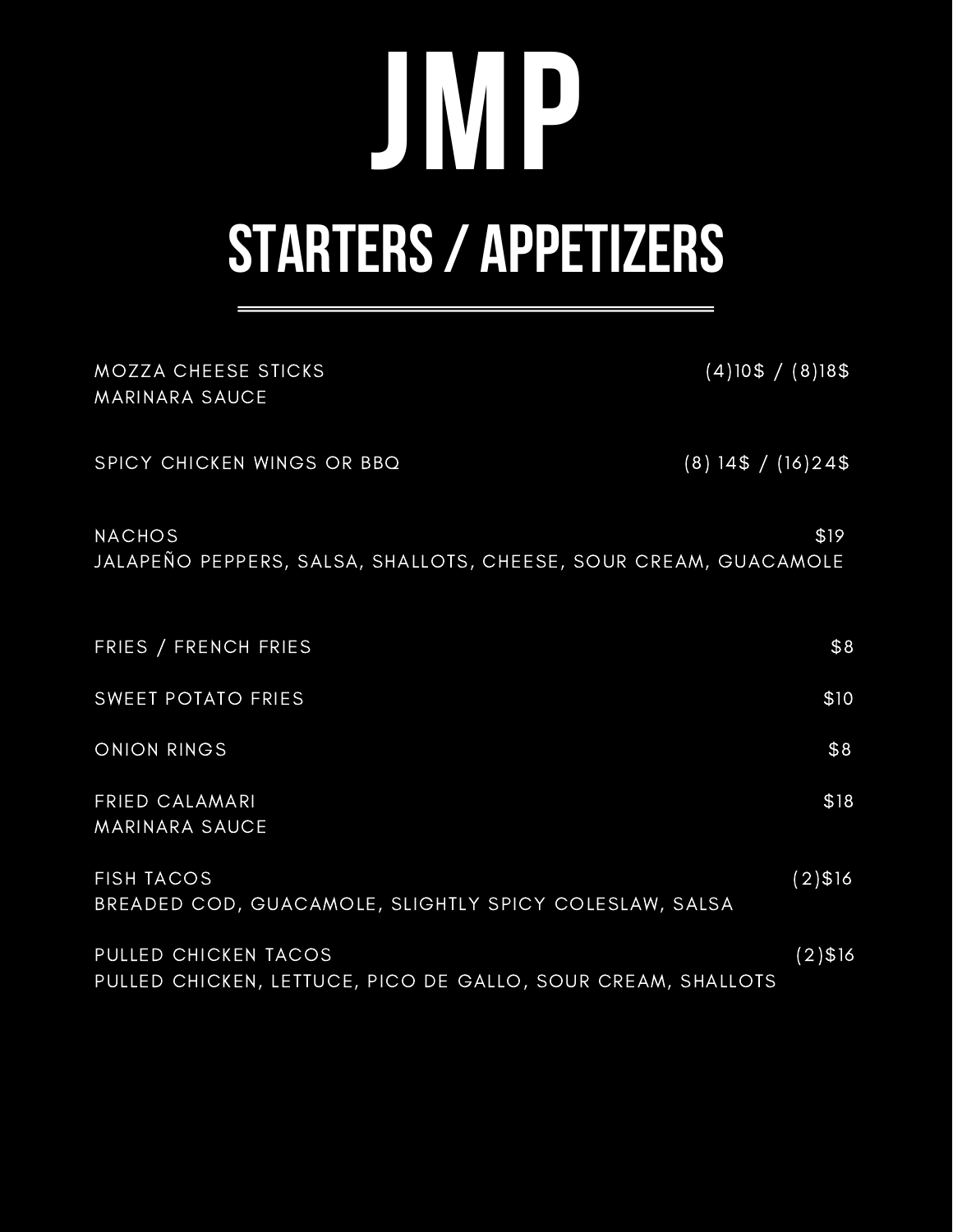## **SALADS JMP**

| <b>POUTINES</b>                                                                                                                               |                        |
|-----------------------------------------------------------------------------------------------------------------------------------------------|------------------------|
| <b>EXTRA GRILLED CHICKEN</b><br>EXTRA GRILLED SALMON                                                                                          | 8\$<br>12 <sub>3</sub> |
| <b>JOHN MICHEL'S</b><br>MIXED LETTUCE, BREADED CHICKEN FINGERS, CHERRY TOMATOES,<br>CUCUMBERS, HOMEMADE VINAIGRETTE                           | \$22                   |
| THE CAESAR<br>ROMAINE LETTUCE, BACON, CROUTONS, CAESAR SAUCE                                                                                  | \$16                   |
| THE MEDITERRANEAN<br>MIXED LETTUCE, RADISH, OLIVES, CUCUMBERS, TOMATOES, RED ONIONS,<br>RED PEPPERS, YOGURT VINAIGRETTE, DILL AND MINT, SUMAC | \$16                   |

| THE CLASSIC<br>FRIES, CHEESE CURDS, POUTINE SAUCE          | \$16 |
|------------------------------------------------------------|------|
| THE PIG<br>FRIES, CHEESE CURDS, POUTINE SAUCE, PULLED PORK | \$20 |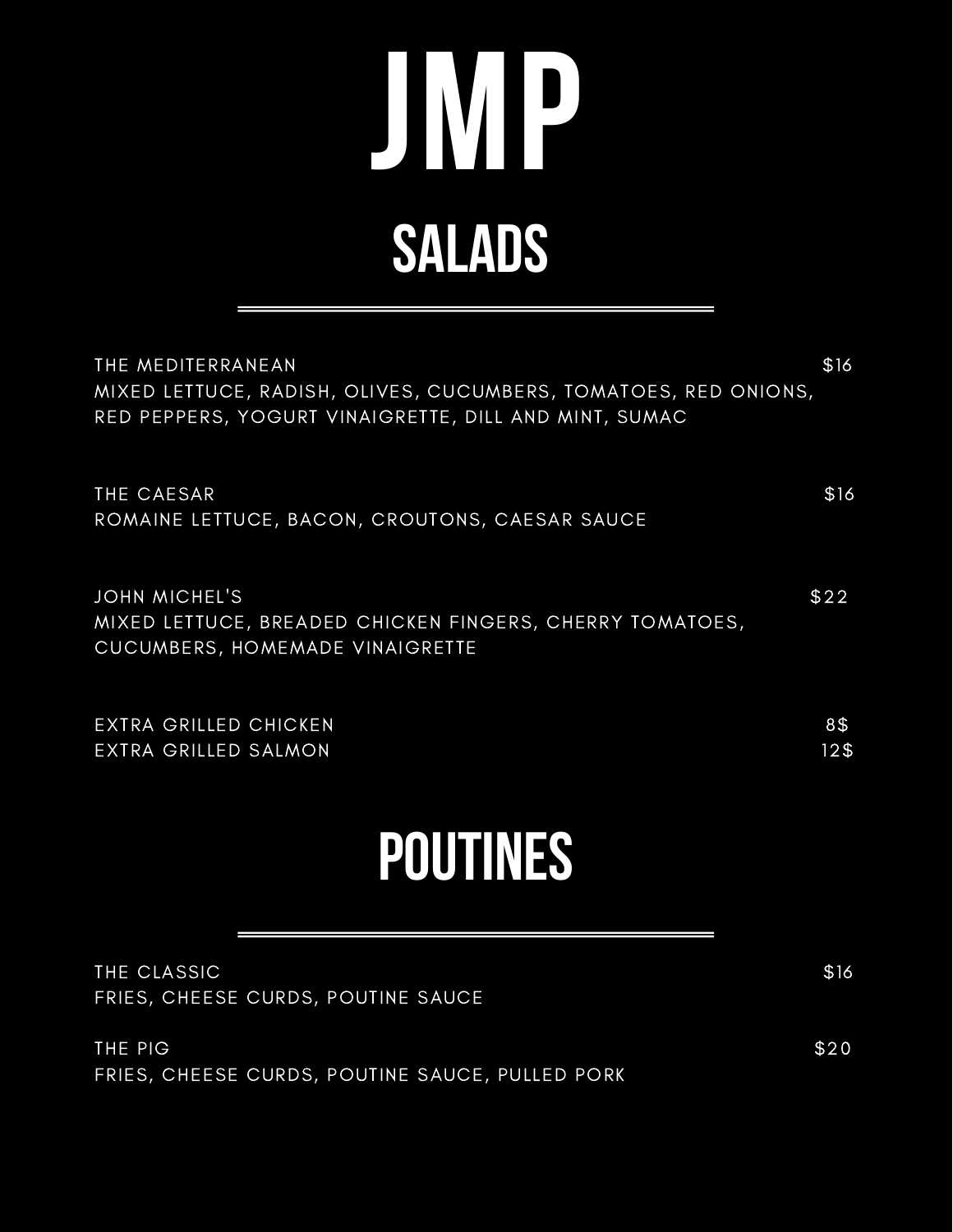### **JMP POUTINES CONT'D**

| THE HOT CHICKEN                                            | \$22 |
|------------------------------------------------------------|------|
| FRIES, CHEESE CURDS, POUTINE SAUCE, SHREDDED CHICKEN, PEAS |      |
|                                                            |      |
| THE SMOKED                                                 | \$22 |
| FRIES, CHEESE CURDS, POUTINE SAUCE, SMOKED-MEAT, PICKLES   |      |

#### **DISHES**

| FISH 'N CHIPS<br>FISH SEASONED WITH BEER, TARTAR SAUCE, FRIES                | \$24 |
|------------------------------------------------------------------------------|------|
| JOHN MICHEAL'S "CHICK"<br>GRILLED CHICKEN BREAST, BBQ SAUCE, FRIES, COLESLAW | \$25 |
| CHICKEN FINGERS / CHICKEN TENDERS<br>FRIES, BBQ SAUCE                        | \$21 |
| <b>FULL RACK RIBS</b><br><b>BBQ SAUCE, FRIES, COLESLAW</b>                   | \$32 |
| <b>GRILLED SALMON</b><br>ASPARAGUS, GREEN BEANS, OLIVE OIL, LEMON            | \$31 |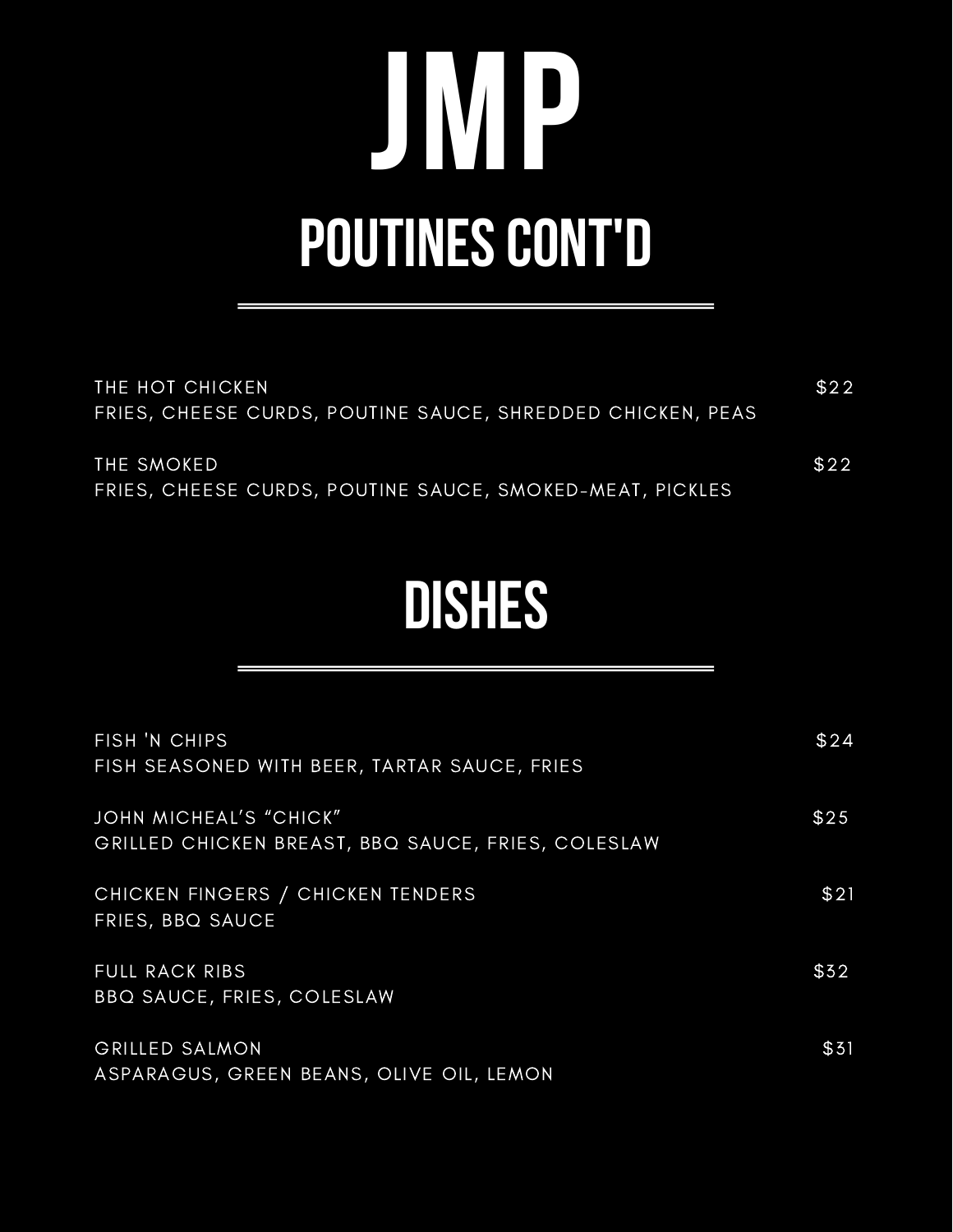### **JMP SANDWICHES**

DISHES SERVED WITH FRENCH FRIES OR GREEN SALAD.

| *REPLACE YOUR FRENCH FRIES OR YOUR GREEN SALAD<br>CAESAR SALAD \$4, SWEET POTATOES FRIES \$4, ONION RINGS \$4,<br>POUTINE \$8 |      |
|-------------------------------------------------------------------------------------------------------------------------------|------|
| THE SMOKED-MEAT<br>SMOKED-MEAT, RYE BREAD, MUSTARD, PICKLE, COLESLAW                                                          | \$20 |
| THE VEGGIE<br>GRILLED VEGETABLES (PORTOBELLO MUSHROOM, ZUCCHINI, EGGPLANT,<br>PEPPERS), PESTO, MIXED LETTUCE                  | \$18 |
| THE CLUB<br>CHICKEN, BACON, LETTUCE, TOMATOES, MAYONNAISE                                                                     | \$21 |
| THE ITALIAN<br>HOMEMADE MEATBALLS, PROVOLONE CHEESE                                                                           | \$20 |
| PHILLY CHEESE STEAK<br>STEAK, AMERICAN CHEESE, GREEN PEPPERS, ONIONS                                                          | \$21 |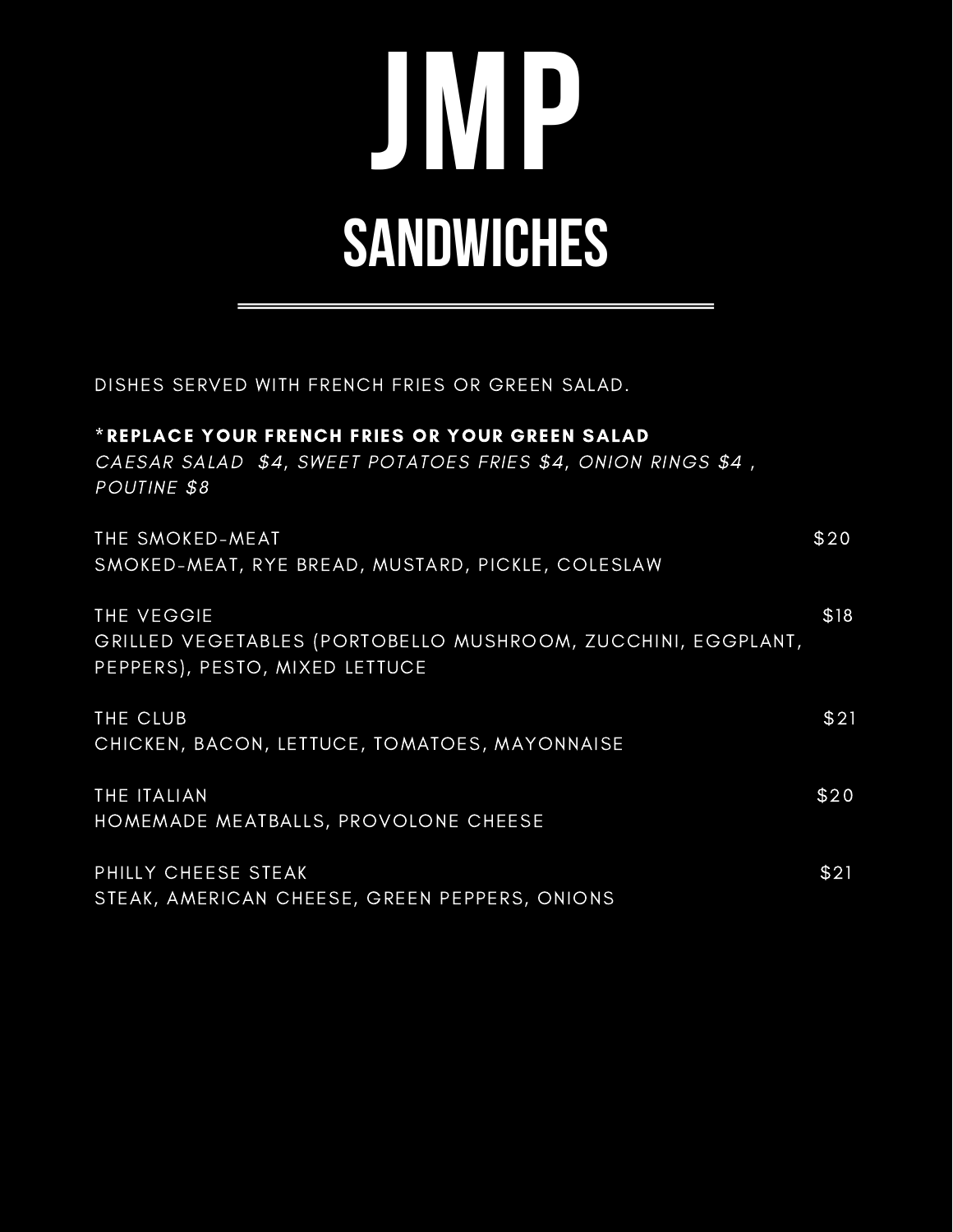### **JMP BURGERS**

| <b>BURGER ALL DRESSED</b><br>ANGUS BEEF, LETTUCE, TOMATOES, ONIONS, PICKLES                                         | \$20 |
|---------------------------------------------------------------------------------------------------------------------|------|
| CHEESEBURGER<br>ANGUS BEEF, CHEDDAR CHEESE, LETTUCE, TOMATOES, ONIONS, PICKLES                                      | \$21 |
| THE "FIRE" BURGER<br>ANGUS BEEF, MONTEREY JACK CHEESE, PICKLED JALAPEÑOS, CHIPOTLE<br>MAYONNAISE, LETTUCE, TOMATOES | \$22 |
| THE CHICKEN BURGER<br>GRILLED CHICKEN BREAST, LETTUCE, TOMATOES, GARLIC MAYONNAISE                                  | \$20 |
| <b>VEGGIE BURGER</b><br>VEGETARIAN GALETTE FROM IMPOSSIBLE BURGER, MAYONNAISE, LETTUCE,<br><b>TOMATOES</b>          | \$20 |
| <b>SWISS BURGER</b><br>ANGUS BEEF, LETTUCE, MUSHROOMS, ONIONS, SWISS CHEESE, MAYONNAISE                             | \$21 |
| <b>JOHN MICHEAL'S BURGER</b><br>DOUBLE PATTY, BACON, LETTUCE, AMERICAN CHEESE, TOMATO, HOMEMADE<br><b>SAUCE</b>     | \$26 |
| <b>*REPLACE YOUR FRENCH FRIES</b><br>CAESAR SALAD \$4, SWEET POTATOES FRIES \$4, ONION RINGS \$4,                   |      |

POUTINE \$8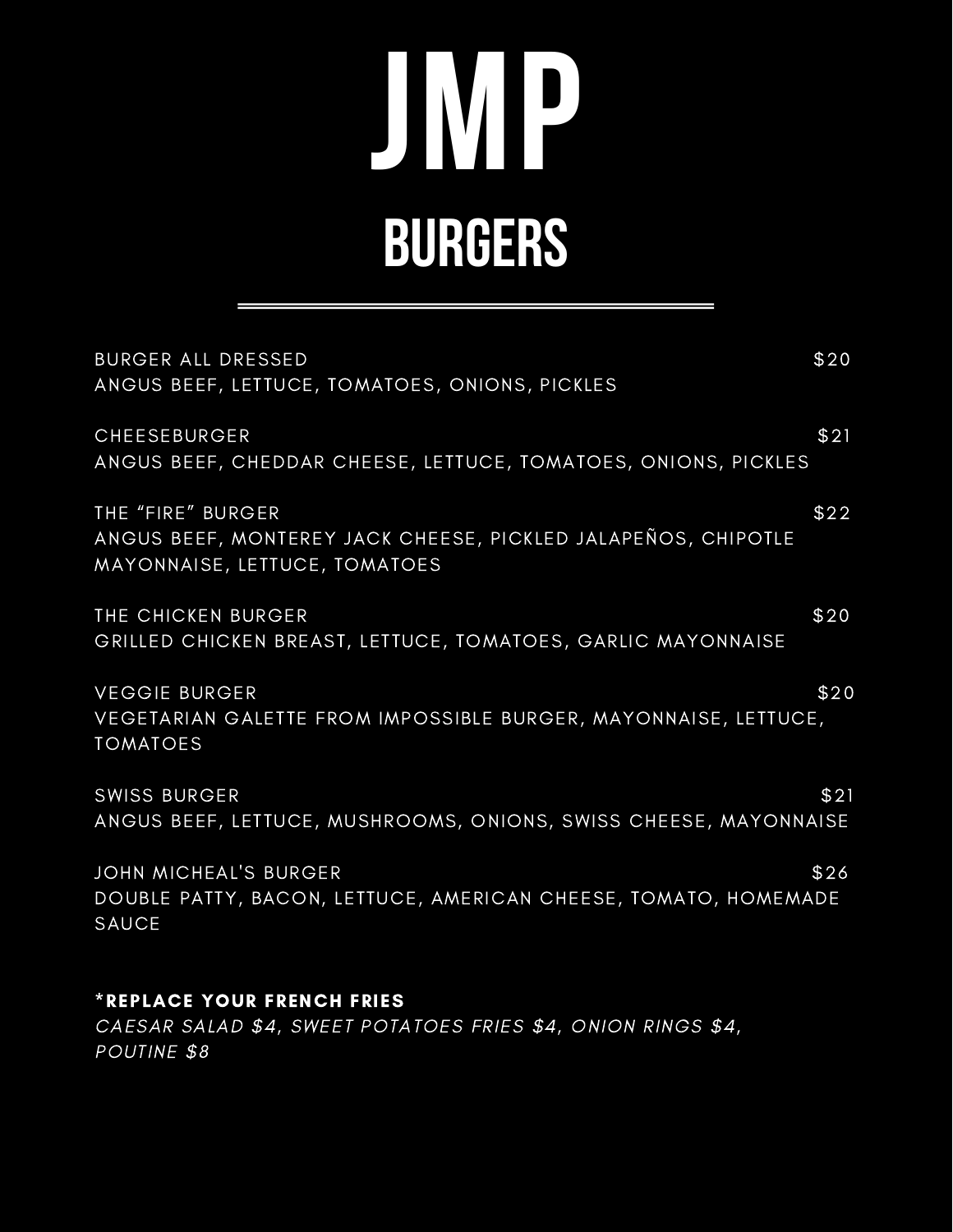### **JMP DESSERT**

CHEESECAKE \$10 ICE CREAM WITH BROWNIE \$10

#### **WINE- BUBBLES**

PROSECCO, RUFFINO, VENETO, ITALY \$12 (VR)-\$42 (BTL) VEUVE CLICQUOT, CHAMPAGNE, FRANCE \$140

#### **ROSÉ WINES**

WHITE ZINFANDEL, WOODBRIDGE, CALIFORNIA, UNITED STATES \$10 (VR) \$37 (BTL)

LANGUEDOC, GERARD BERTRAND, COTE DES ROSES, FRANCE \$12 (VR) \$46 (BTL)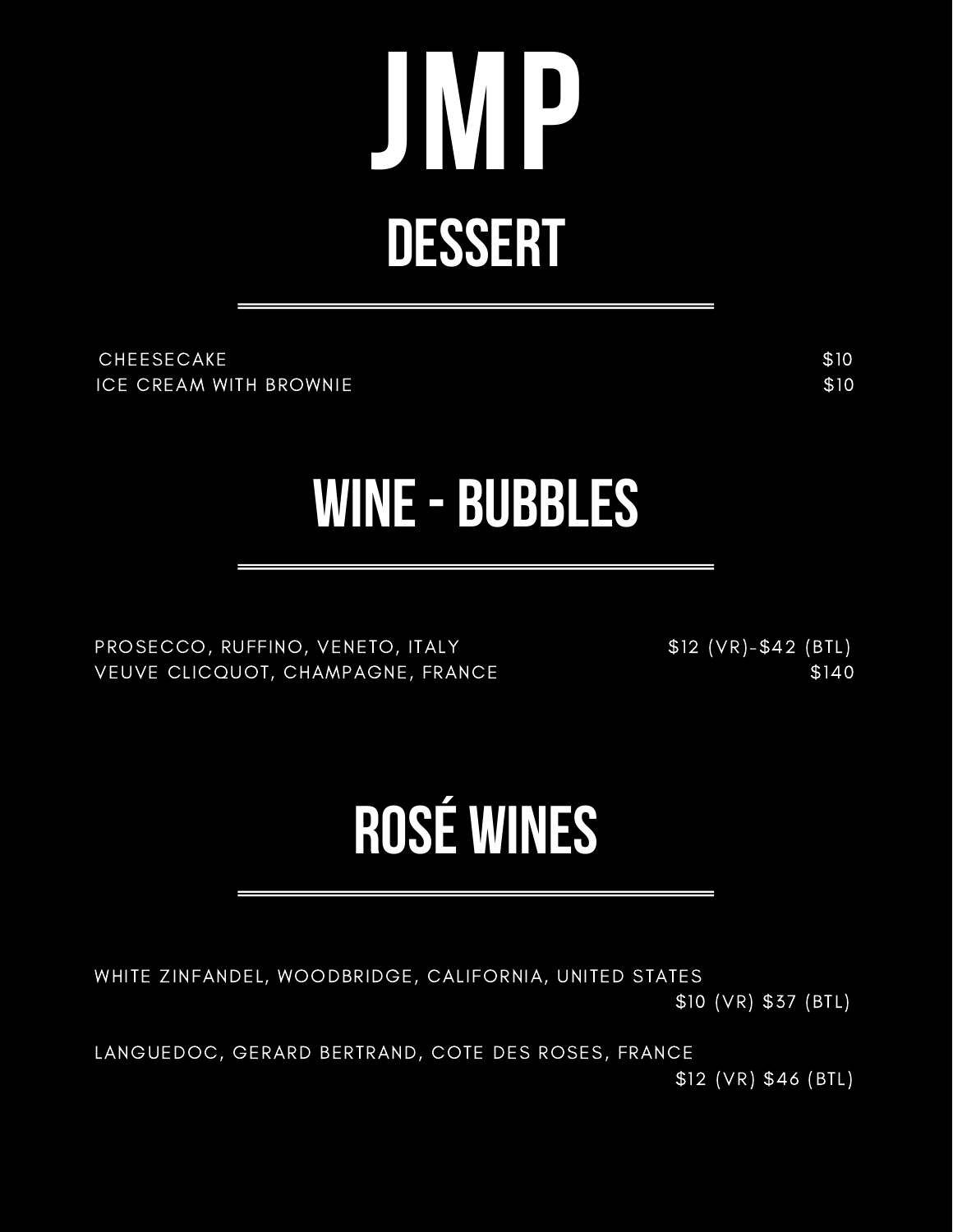# **JMP WHITE WINES**

PINOT GRIGIO, WOODBRIDGE, CALIFORNIA, USA \$12(VR) \$38(BTL) ORVIETO CLASSICO, RUFFINO, ITALY **\$11 (VR)\$39(BTL)** CHARDONNAY, SEASIDE, CALIFORNIA, USA  $$12(VR)-$39(BTL)$ SAUVIGNON BLANC, KIM CRAWFORD, NEW ZEALAND \$12 (VR)-\$39(BTL) CHARDONNAY, ROBERT MONDAVI, CALIFORNIA, USA \$45 RIESLING, KUNG FU GIRL, WASHINGTON, USA  $$50$ 

#### **RED WINES**

CABERNET SAUVIGNON/ TEMPRANILLO, LIBERTADO, SPAIN \$10 (VR) -\$36 (BTL) VALPOLICELLA, MASI, BONCOSTA, ITALY \$12 (VR)-\$39 (BTL) CHARDONNAY, SEASIDE, CALIFORNIA, USA \$12 (VR)-\$39 (BTL) PINOT NOIR, INNISKILLIN, NIAGARA, CANADA \$12 (VR)-\$39 (BTL) CHIANTI, RUFFINO, TUSCANY, ITALY **\$12** (VR)-\$42 (BTL) MERLOT, JACKSON-TRIGGS, NIAGARA, CANADA \$12 (VR)-\$39 (BTL) CABERNET SAUVIGNON, TOM GORE, CALIFORNIA, USA  $$44$ PINOT NOIR, MEIOMI, CALIFORNIA \$55CABERNET SAUVIGNON, ROBERT MONDAVI, NAPA VALLEY, \$75 CALIFORNIA, USA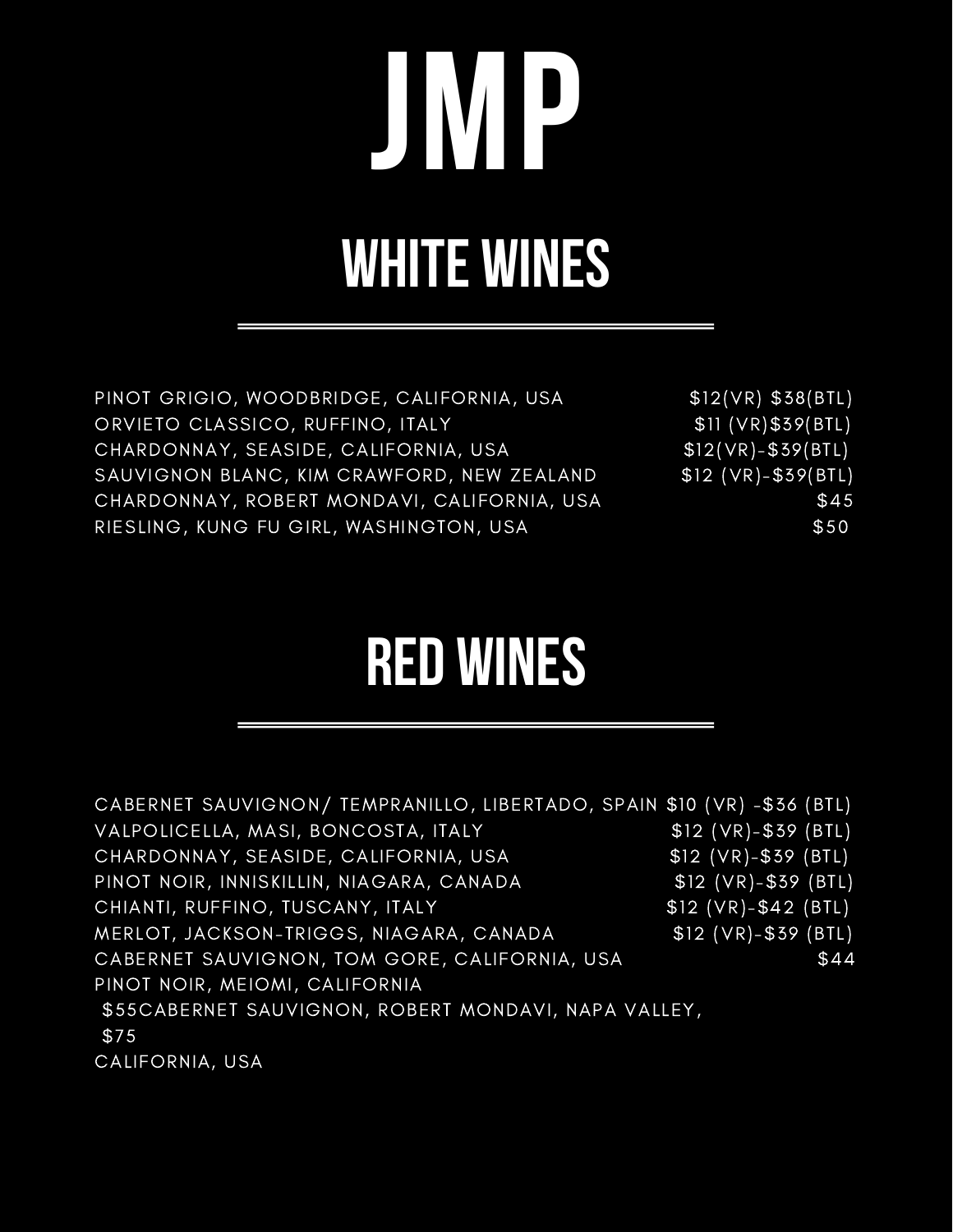## **JMP COCKTAIL**

| JMP BLOODY<br>VODKA, CLAMATO JUICE, OLIVES, CELERY, STEAK SPICES, BACON       | \$15 |
|-------------------------------------------------------------------------------|------|
| <b>BOURBON LEMONADE COCKTAIL</b><br>BOURBON, LEMON JUICE, SIMPLE SYRUP, SODA, | \$15 |

#### **CLASSIC COCKTAILS**

| <b>BLOODY CESAR</b>            | \$15 |
|--------------------------------|------|
| BLACK RUSSIAN / WHITE RUSSIAN  | \$15 |
| <b>MOSCOW MULE</b>             | \$15 |
| PINA COLADA                    | \$13 |
| DALQUIRI STRAWBERRY/STRAWBERRY | \$15 |
| <b>SEX ON THE BEACH</b>        | \$13 |
| LONG ISLAND                    | \$14 |
| <b>TOM COLLINS</b>             | \$13 |
| <b>MOJITO</b>                  | \$13 |
| <b>NEGRONI</b>                 | \$14 |
| <b>OLD FASHIONED</b>           | \$14 |
| MARGARITA                      | \$15 |
| WHISKEY / AMARETTO SOUR        | \$13 |
| APEROL SPRITZ                  | \$14 |
| <b>COSMOPOLITAN</b>            | \$13 |
| MANHATTAN                      | \$13 |
| <b>MARTINI GIN / VODKA</b>     | \$13 |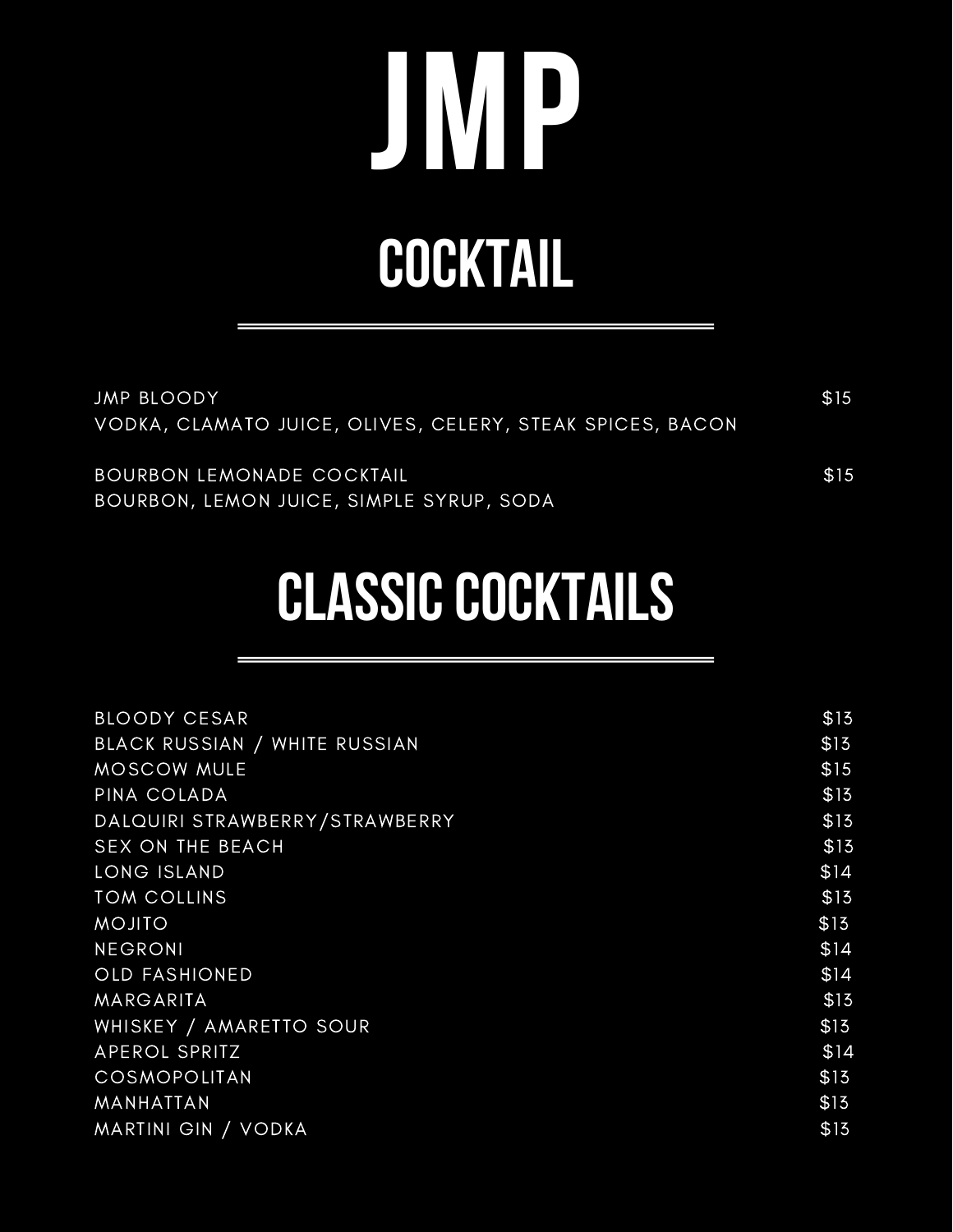## **JMP SANGRIA**

SANGRIA  $$12/GLASS - $36/PITCHER$ 

RED, WHITE, OF THE WEEK

RED SPICED RUM, PEACH SCHNAPPS, RED WINE, ORANGE JUICE

WHITE

WHITE RUM, PEACH SCHNAPPS, LIMONCELLO, WHITE WINE, 7UP, PINEAPPLE JUICE

PINK CHAMBORD, PEACH SCHNAPPS, ROSÉ WINE, GINGER ALE, GRENADINE

TROPICAL MIDORI, BLUE CURACAO, 7UP, PINEAPPLE JUICE

#### **BOTTLED BEER**

| GRIFFINTOWN 5%, ALE, MONTREAL     | \$9 |
|-----------------------------------|-----|
| COORS LIGHT - 4%, LIGHT, MONTREAL | \$9 |
| CIDER - 12%, FLAVORED MALT DRINK  | \$8 |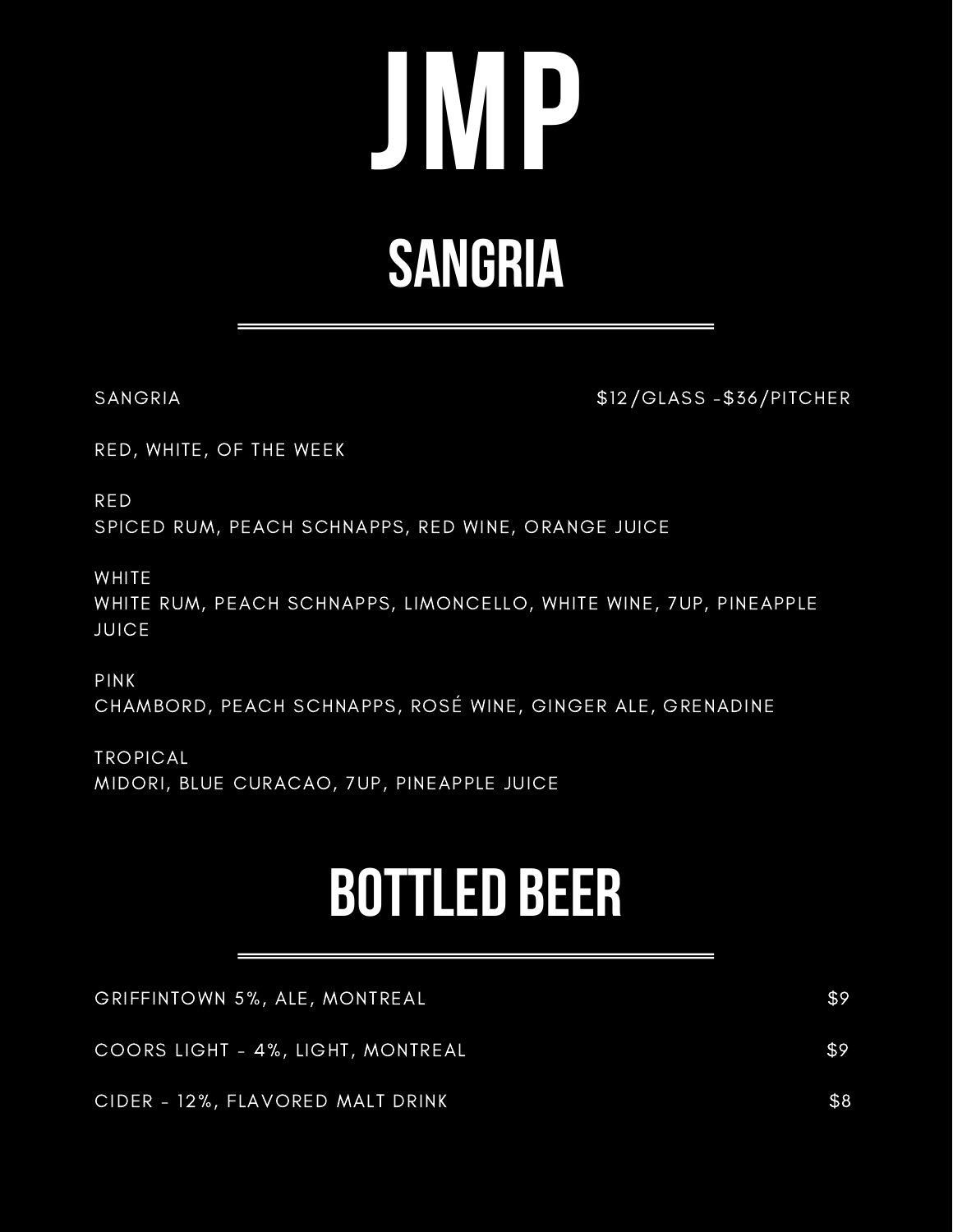# **JMP BOTTLED BEER (CON'T)**

| SOIL - 4.5%, LAGER, MEXICO<br><b>BOTTLED IMPORTS</b>               | \$10 |
|--------------------------------------------------------------------|------|
| DOS ESQUIS - 4.6%, LAGER, MEXICO<br><b>BOTTLED IMPORTS</b>         | \$10 |
| NEWCASTLE - 4.7%, BROWN ALE, NETHERLANDS<br><b>BOTTLED IMPORTS</b> | \$10 |
| MORETTI - 4.6%, LAGER, ITALY<br><b>BOTTLED IMPORTS</b>             | \$10 |
| HEINEKEN 0.0 - 0%, LAGER, NETHERLANDS<br><b>BOTTLED IMPORTS</b>    | \$10 |